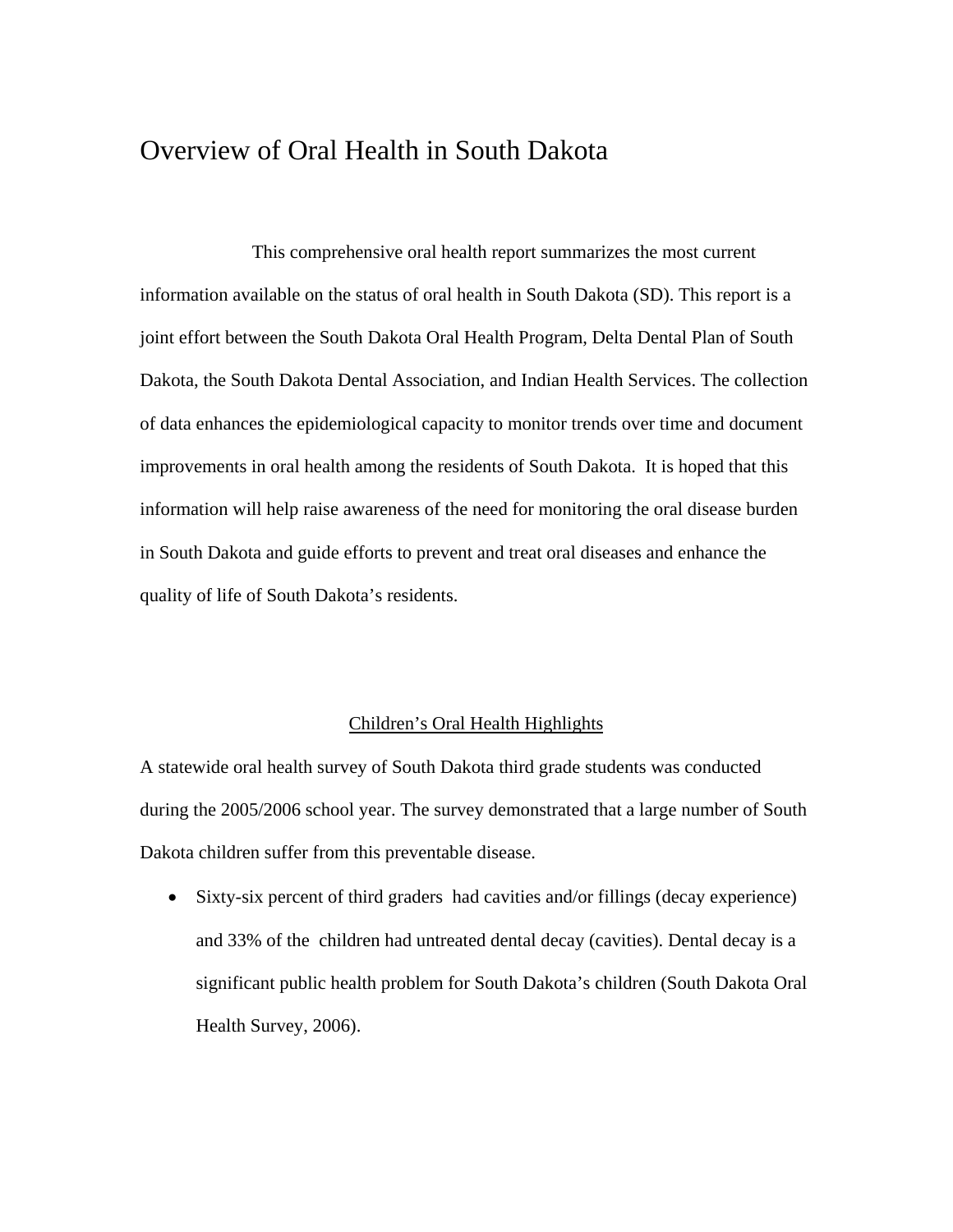- Thirty-nine percent of third graders did not have dental sealants. In 2006, 61% of the third grade children screened had dental sealants compared to 50% in 2003. Seventy percent of American Indian children had dental sealants in 2006. During the last three years, the prevalence of dental sealants has increased dramatically in South Dakota. While dental sealants are a proven method for preventing decay, many of South Dakota's children have not received this preventive service (SD Oral Health Survey, 2006).
- Thirty-three percent of third graders were in need of dental care including 6% that needed urgent dental care because of pain or infection. A large proportion of South Dakota's children are in need of dental care (SD Oral Health Survey, 2006).
- The 2006 South Dakota Oral Health Survey compared American Indians to white non-Hispanic children; a significantly higher proportion of third grade American Indian children have decay experience (62% vs. 84%) and untreated decay (28% vs. 51%).
- Forty-one percent of third graders that participate in the free/reduced price school lunch program had untreated decay compared to only 27 % of children not eligible for the program. Low income children have poorer oral health (SD Oral Health Survey, 2006).
- There were 1,153 Head Start children in need of dental care in 2008 (Head Start Annual Profile, 2008).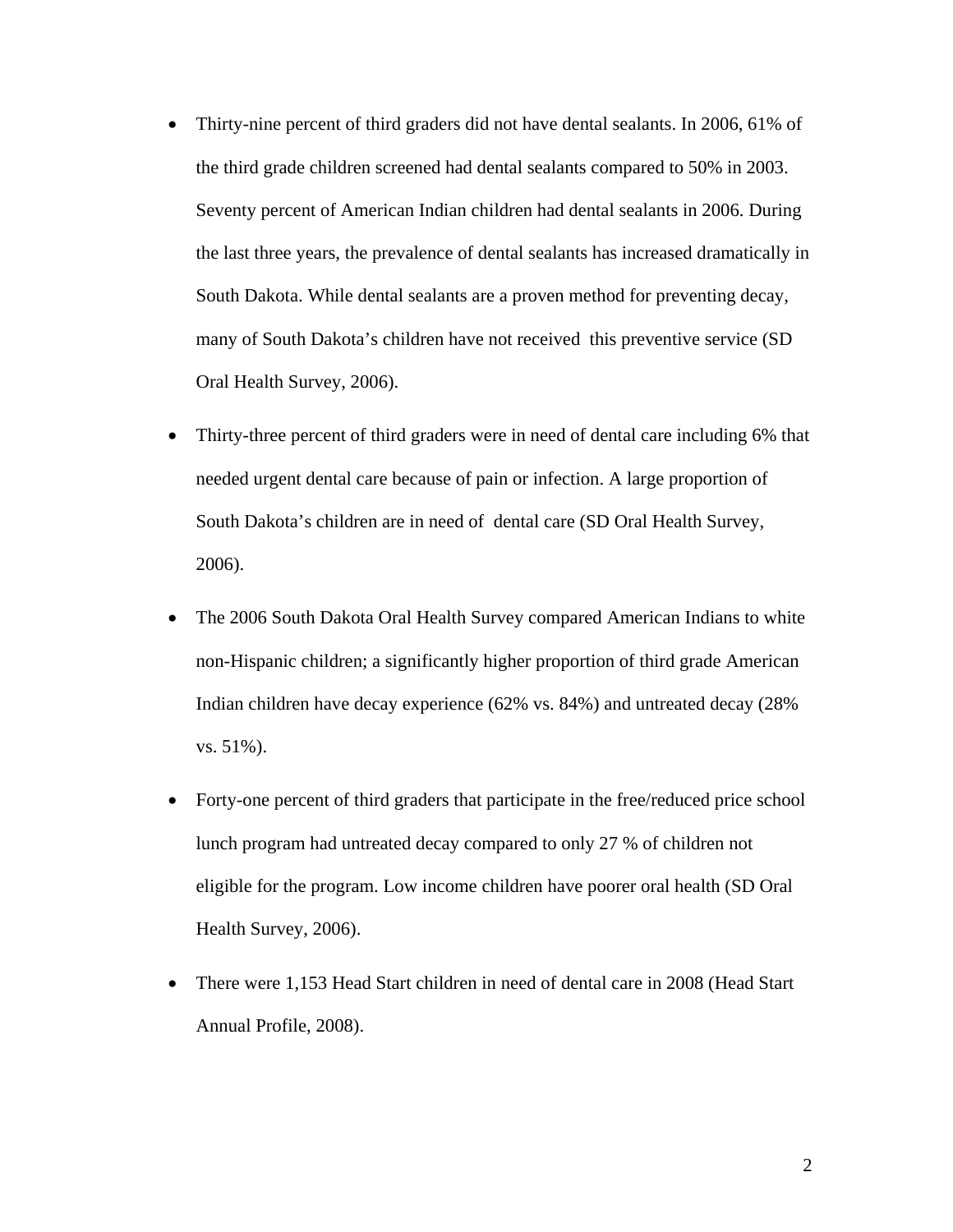- Twenty percent of children ages 0-17 had not visited a dentist or dental clinic within the past year (South Dakota BRFSS, 2007).
- Sixty-two percent of children under age 5 had not visited a dentist (South Dakota BRFSS, 2007).

## Adult Oral Health Highlights

 In 2007, the South Dakota Maternal and Child Heath Program conducted a survey of new moms throughout the state. New mothers were asked questions about behaviors prior to conception such as tobacco and alcohol use and about health care and education received during pregnancy. Questions also were asked about behaviors after the baby was born such as infant health care, car seat use, sleep position, and mother's physical activity and nutrition.

- At-least half of pregnant women did not receive information from their physician on the importance of care of their teeth and gums (South Dakota New Mom's Survey, 2007).
- Nineteen percent of pregnant women had problems with their teeth and gums during their pregnancy; however, 62% were able to see a dentist for treatment (South Dakota New Mom's Survey, 2007).
- South Dakota physicians that do in fact include information on oral health during the prenatal exams reported that they conduct an assessment to determine the oral health status of the woman (55%) (Status of Prenatal Care in South Dakota Report, 2005).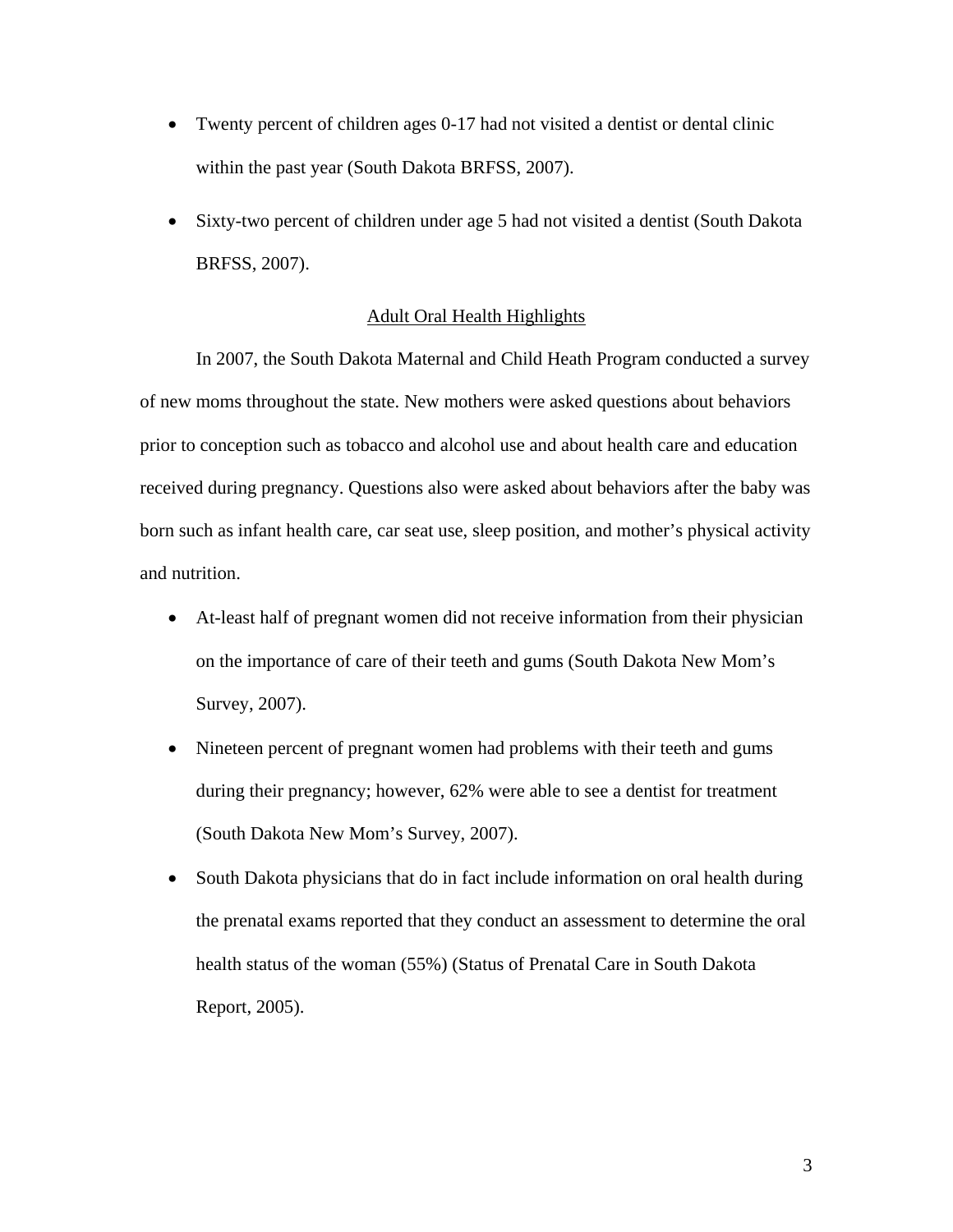## Access to Care Highlights

- From 2004 through 2008, the Ronald McDonald Care Mobile visited 49 South Dakota communities and served 7,600 children. The total value of the care received was over \$3 million dollars. It was the first dental visit for 25% of those seen during that timeframe (Delta Dental Plan of South Dakota, 2008).
- South Dakota hospital emergency rooms do not have policy in place to care for dental emergencies and lack specific dentists and/or oral surgeons to refer patients to (Emergency Room Dental Care Report, 2006).
- Since the late 1980's, the number of available dentists has decreased from 57/100,000 to 48/100,000. This trend is likely to continue since dental school enrollment remains steady; however, many current dentists are nearing retirement (Healthy People 2010, 2005).
- Sixteen of the 66 counties (24%) in South Dakota do not have a Medicaid enrolled dentist (South Dakota Department of Social Services, 2008).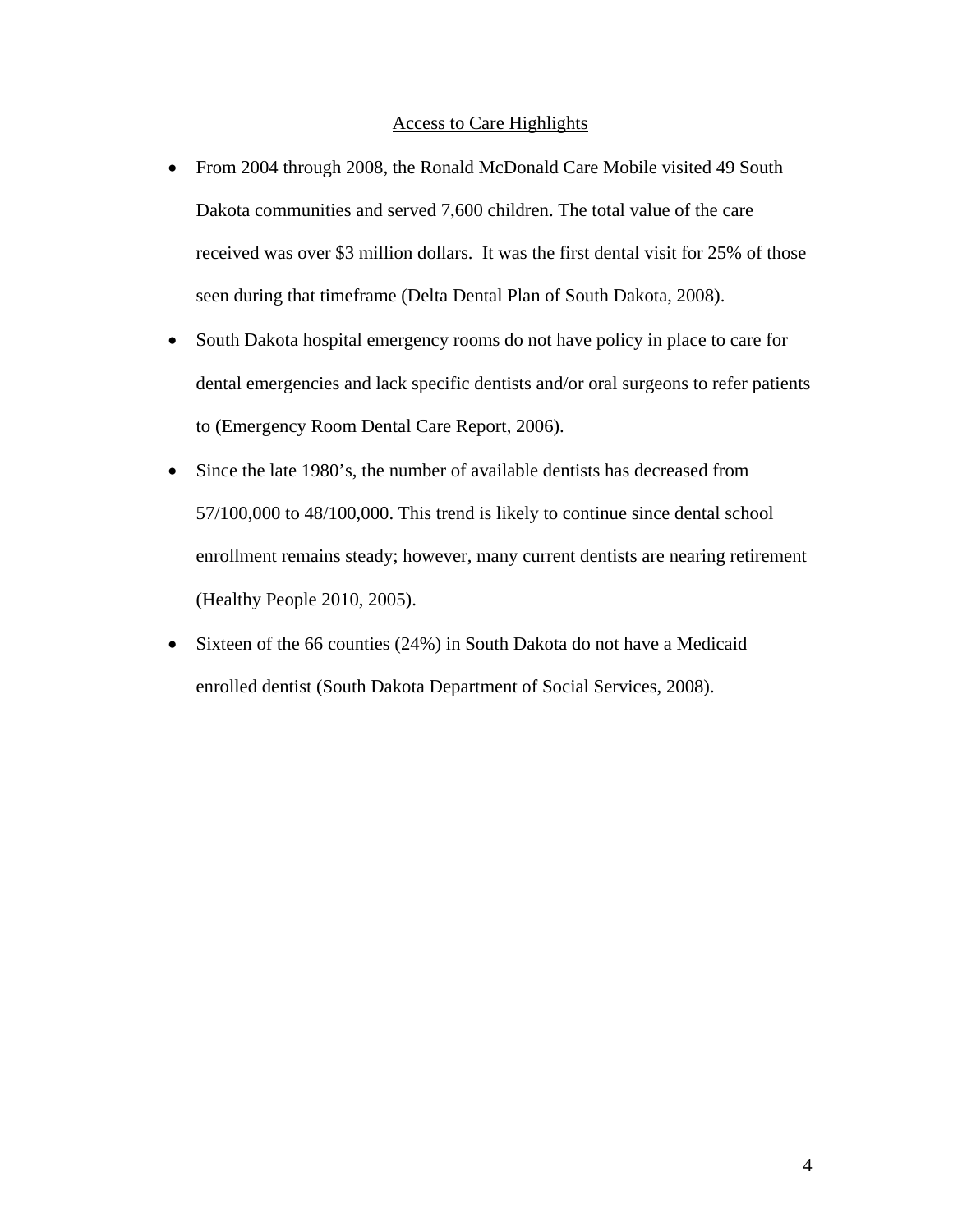

## SOUTH DAKOTA HEALTH PROFESSIONAL SHORTAGE AREAS **DENTAL HEALTHCARE**

## South Dakota Demographics

 South Dakota is one of the least densely populated states in the nation with 754,844 people living within its 75,955 square miles – an average population density of 9.9 people per square mile (2000 Census). Over half (34) of the state's 66 counties are classified as frontier (population density of less than six persons per square mile) while 29 are considered rural (population density of six or more persons per square mile but no population centers of 50,000 or more). Three counties are classified as urban (have a population center of 50,000 or more). Of the state's total population, 88.7% are White (of which 99.3% are White alone, not Hispanic or Latino), 9.0% are Native American and the remaining 2.3% are classified as some other race.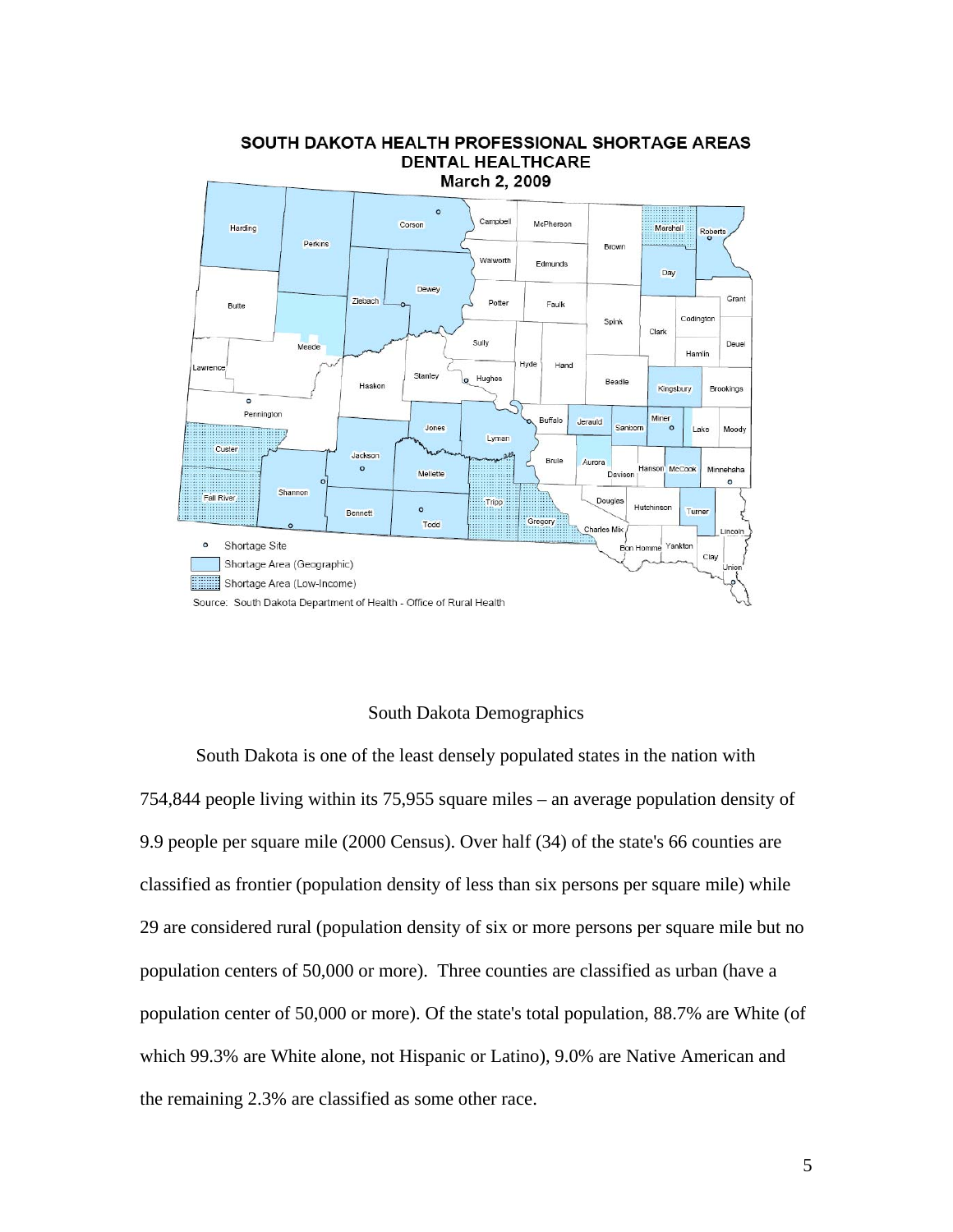According to the 2000 Census, 13.2% of South Dakotans live below 100% of the federal poverty level (FPL) compared to 12.4% for the nation. Over 33 % (33.1%) of South Dakotans live under 200% of the FPL

| Percent of Population Under the Federal Poverty Level |            |             |  |  |  |
|-------------------------------------------------------|------------|-------------|--|--|--|
| for Reservation Counties in South Dakota              |            |             |  |  |  |
| <b>County (Reservation)</b>                           | 100% of    | 200% of FPL |  |  |  |
|                                                       | <b>FPL</b> |             |  |  |  |
| Dewey (Cheyenne River)                                | 33.6%      | 66.0%       |  |  |  |
| Ziebach (Cheyenne River)                              | 49.9%      | 72.1%       |  |  |  |
| Buffalo (Crow Creek)                                  | 56.9%      | 79.9%       |  |  |  |
| Shannon (Pine Ridge)                                  | 52.3%      | 77.7%       |  |  |  |
| Todd (Rosebud)                                        | 48.3%      | 73.4%       |  |  |  |

compared to 29.6% for the nation. When looking at poverty levels for counties on Indian reservations in the state, these numbers are significantly higher with the four largest reservations in the state representing the five poorest counties in South Dakota.

 According to the 2000 Census, 26.8% of the state's population are children (under the age of 18) while 6.8% is age four or younger. Over 41% (41.5%) of the state's female population is considered to be of childbearing age (aged 15 through 44). South Dakota resident pregnancies totaled 11,846 in 2004 (21 of those were to women not in the 15-44 year age range). Pregnancies were estimated by totaling resident births (pregnancies producing at least one live birth), fetal deaths and abortions.

Children's Oral Health: Third Grade Screening Results

 During the 2005-2006 school year, the South Dakota Department of Health conducted a statewide oral health survey of third grade children in public, private and Bureau of Indian Affairs (BIA) elementary schools. Thirty-three elementary schools were randomly selected and 32 agreed to take part in the survey. Volunteer dentists and hygienists screened those children who returned a positive consent form. A total of 656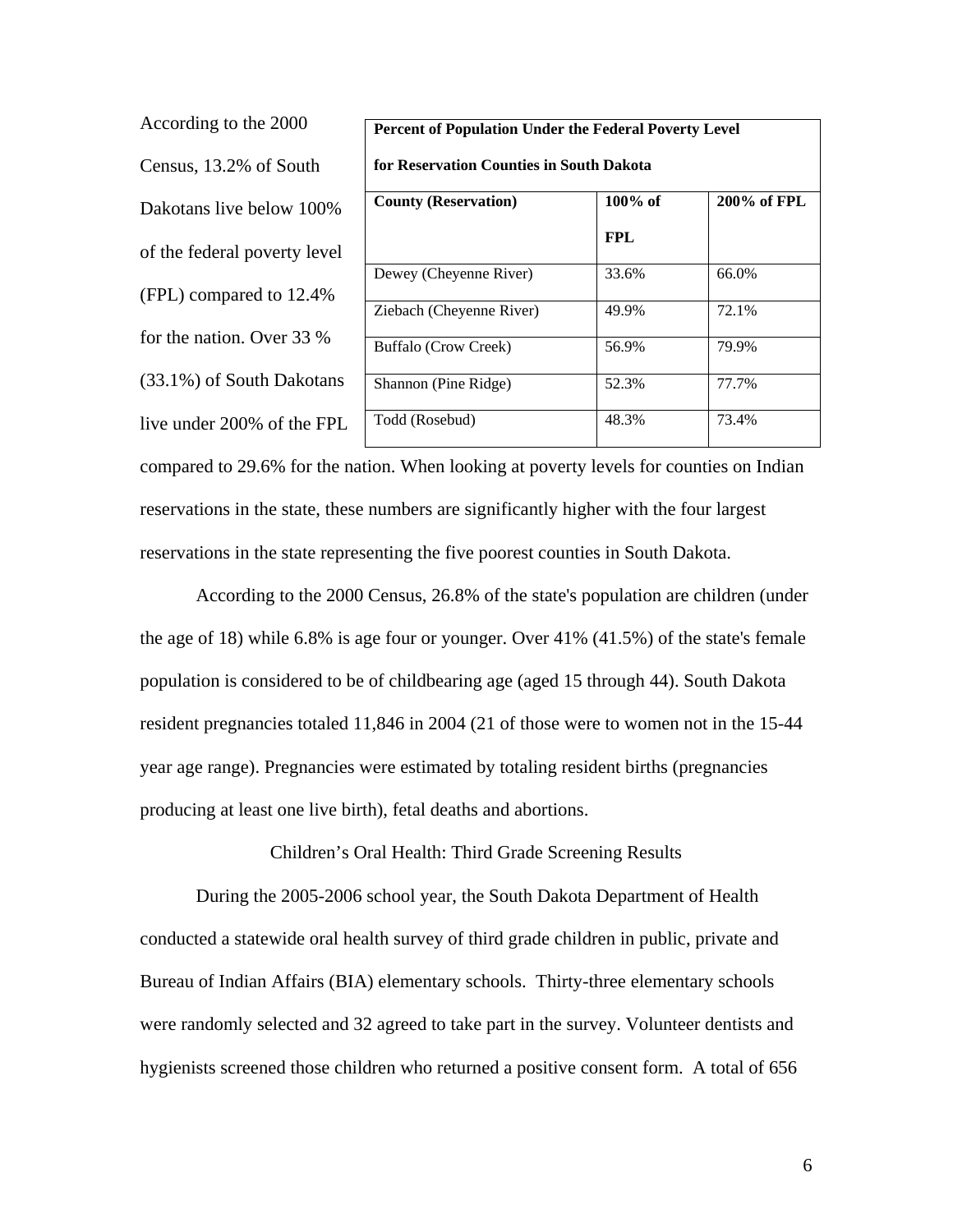children returned the questionnaire/consent form and 643 were screened (66% of all third grade children enrolled in the 32 participating schools).

 Sixty-six percent of the children had cavities and/or fillings (decay experience) and 33% of the children had untreated dental decay (cavities). Dental decay is a significant public health problem for South Dakota's children (Table 1). Thirty-nine percent of the children did not have dental sealants.

 In 2006, 61% of the third grade children screened had dental sealants compared to 50% in 2003. Seventy percent of American Indian children had dental sealants in 2006. During the last three years, the prevalence of dental sealants has increased dramatically in South Dakota. While dental sealants are a proven method for preventing decay, many of South Dakota's children have not received this preventive service (Table 2).

Thirty-three percent of the children were in need of dental care including 6% that needed urgent dental care because of pain or infection. A large proportion of South Dakota's children are in need of dental care (Table 1). Compared to white non-Hispanic children, a significantly higher proportion of American Indian children have decay experience (62% vs. 84%) and untreated decay (28% vs. 51%).

Forty-one percent of children that participate in the free/reduced price school lunch program had untreated decay compared to only 27% of children not eligible for the program. Low income children have poorer oral health (Table 3).

7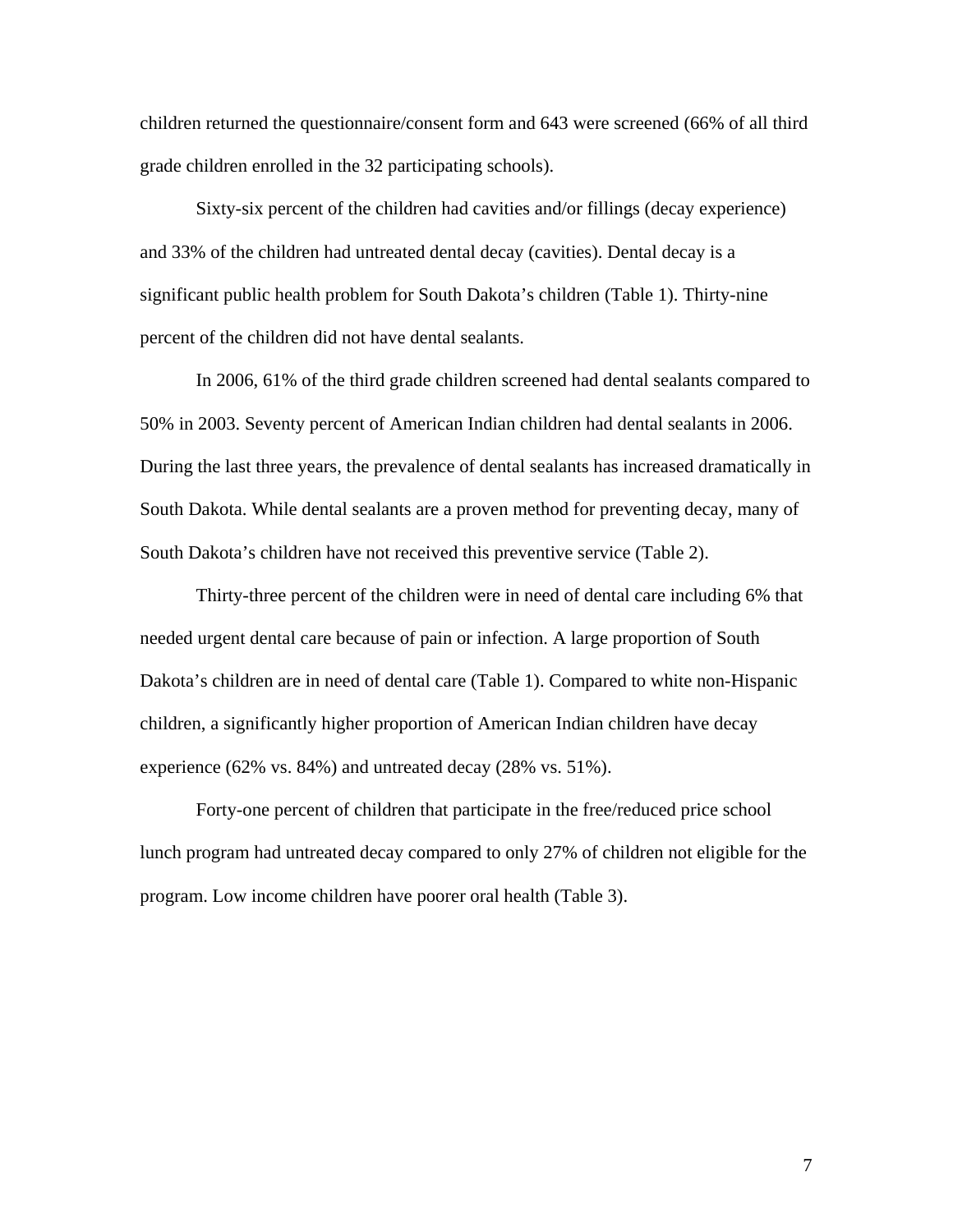|                                                     | Percent of Children (95% Confidence Interval)            |                                                             |                                                            |
|-----------------------------------------------------|----------------------------------------------------------|-------------------------------------------------------------|------------------------------------------------------------|
| Variable                                            | White Non-Hispanic<br>$(n=501)$                          | American Indian<br>$(n=56)$                                 | Other Minority<br>Children<br>$(n=33)$                     |
| With Private Insurance                              | 58.3                                                     | 20.7                                                        | 37.9                                                       |
|                                                     | $(54.6 - 62.0)$                                          | $(12.3 - 32.4)$                                             | $(20.7 - 57.7)$                                            |
| Eligible for FRL                                    | 20.5                                                     | 67.9                                                        | 54.5                                                       |
|                                                     | $(17.6 - 23.6)$                                          | $(55.5 - 78.3)$                                             | $(36.4 - 71.9)$                                            |
| With Dental Visit in Last Year                      | 83.3                                                     | 66.9                                                        | 60.6                                                       |
|                                                     | $(80.4 - 86.0)$                                          | $(55.1 - 78.0)$                                             | $(42.1 - 77.1)$                                            |
| <b>Caries History</b>                               | 61.9                                                     | 84.3                                                        | 57.6                                                       |
|                                                     | $(58.2 - 65.5)$                                          | $(77.0 - 90.5)$                                             | $(39.2 - 74.5)$                                            |
| <b>Untreated Decay</b>                              | 28.2                                                     | 50.5                                                        | 39.4                                                       |
|                                                     | $(24.9 - 31.6)$                                          | $(41.5 - 59.7)$                                             | $(22.9 - 57.9)$                                            |
| <b>Dental Sealants</b>                              | 63.0                                                     | 70.0                                                        | 48.5                                                       |
|                                                     | $(59.4 - 66.5)$                                          | $(61.2 - 78.0)$                                             | $(30.8 - 66.5)$                                            |
| <b>Treatment Urgency</b><br>None<br>Early<br>Urgent | $70.6(67.1-73.8)$<br>$26.2(23.1-29.6)$<br>$3.2(2.1-4.9)$ | $52.0(43.0-61.2)$<br>$31.9(24.1-41.2)$<br>$16.1(10.2-23.8)$ | $60.6(42.1-77.1)$<br>36.4 (20.4-54.9)<br>$3.0(0.1 - 15.8)$ |

Table 1- Oral Health of South Dakota Third Graders by Race and Ethnicity

Table 2- Comparison of Oral Health Status Indicators to Healthy People 2010 Objectives, 2003 & 2006

|                        | Percent of Children (95% Confidence Interval) |                                            |                                            |  |  |  |
|------------------------|-----------------------------------------------|--------------------------------------------|--------------------------------------------|--|--|--|
| Variable               | South Dakota 3 <sup>rd</sup> Grade<br>2003    | South Dakota 3 <sup>rd</sup> Grade<br>2006 | HP 2010 Objective<br>6-8 year old children |  |  |  |
| Caries History         | 66.9<br>$(60.8 - 73.0)$                       | 65.6<br>$(62.5 - 68.6)$                    | 42                                         |  |  |  |
| <b>Untreated Decay</b> | 30.2<br>$(22.8 - 37.5)$                       | 32.9<br>$(29.9 - 35.9)$                    | 21                                         |  |  |  |
| <b>Dental Sealants</b> | 49.6<br>$(44.2 - 55.0)$                       | 61.1<br>$(57.2 - 64.8)$                    | 50                                         |  |  |  |
| 8 Year Olds Only       |                                               |                                            |                                            |  |  |  |
| <b>Dental Sealants</b> | 52.7<br>$(43.8 - 61.7)$                       | 57.6<br>$(50.1 - 64.8)$                    | 50                                         |  |  |  |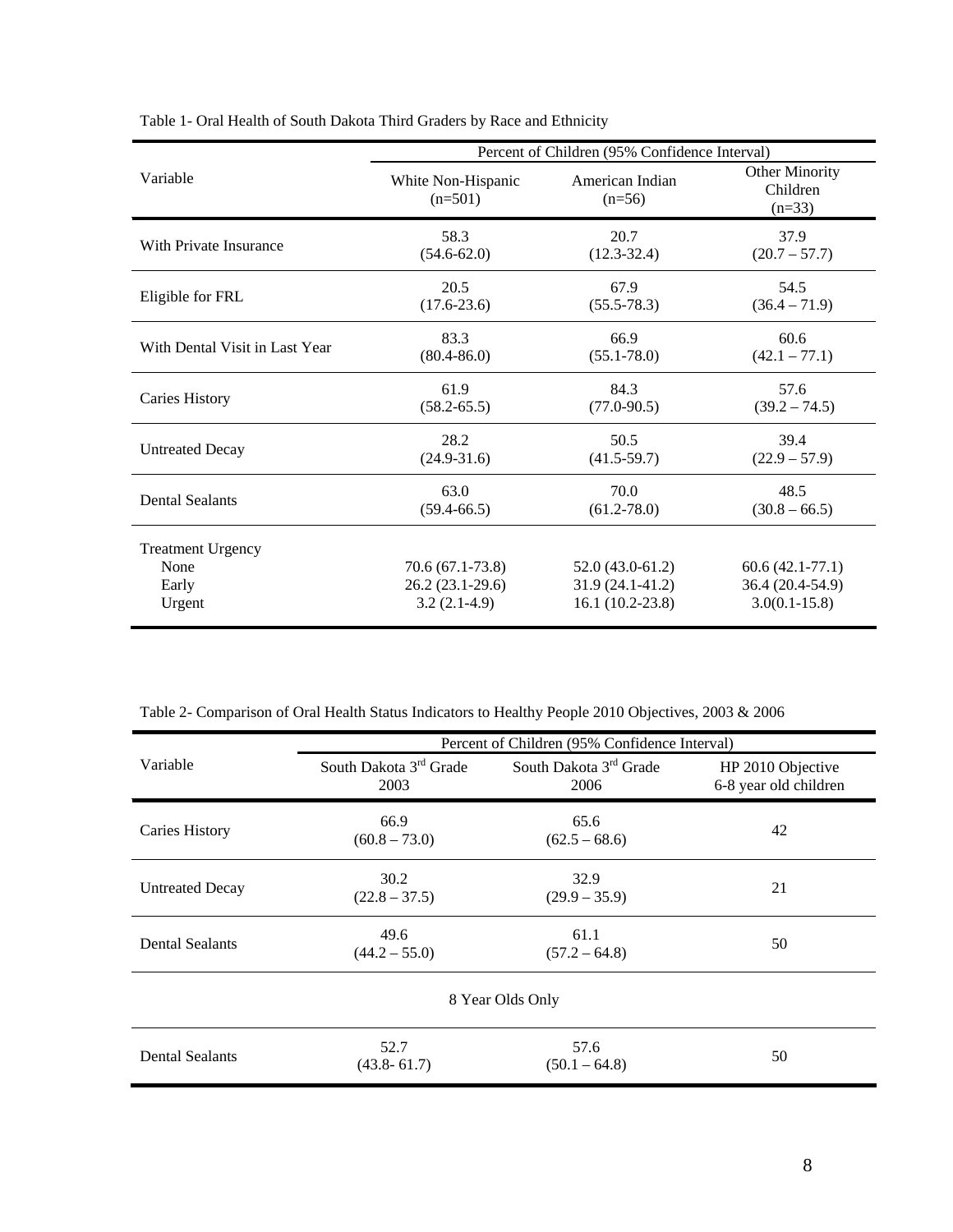|                                | Percent of Children (95% Confidence Interval) |                    |                        |
|--------------------------------|-----------------------------------------------|--------------------|------------------------|
| Variable                       | $<$ 20% of Students                           | 20-49% of Students | $\geq$ 50% of Students |
|                                | Eligible for FRL                              | Eligible for FRL   | Eligible for FRL       |
|                                | $(n=333)$                                     | $(n=195)$          | $(n=115)$              |
|                                | 89.4                                          | 82.7               | 33.0                   |
| White Non-Hispanic             | $(86.2 - 92.0)$                               | $(77.6 - 86.9)$    | $(27.1 - 39.4)$        |
| With Private Insurance         | 63.3                                          | 46.4               | 32.2                   |
|                                | $(58.6 - 67.7)$                               | $(40.2 - 52.5)$    | $(23.2 - 42.0)$        |
| With Dental Visit in Last Year | 85.7                                          | 74.0               | 71.4                   |
|                                | $(81.4 - 89.3)$                               | $(67.1 - 80.0)$    | $(57.8 - 82.7)$        |
| Eligible for FRL               | 16.7                                          | 33.2               | 59.9                   |
|                                | $(13.4 - 20.5)$                               | $(27.6 - 39.1)$    | $(50.5 - 68.5)$        |
| Caries History                 | 57.8                                          | 66.4               | 80.0                   |
|                                | $(53.2 - 62.3)$                               | $(60.6 - 72.2)$    | $(74.3 - 84.9)$        |
| <b>Untreated Decay</b>         | 27.4                                          | 39.1               | 36.5                   |
|                                | $(23.4 - 31.7)$                               | $(33.4 - 45.3)$    | $(30.3 - 43.0)$        |
| <b>Dental Sealants</b>         | 63.9                                          | 56.5               | 67.8                   |
|                                | $(59.3 - 68.2)$                               | $(50.4 - 62.5)$    | $(61.4 - 73.7)$        |
| <b>Treatment Urgency</b>       |                                               |                    |                        |
| None                           | 73.7 (69.4-77.6)                              | $56.7(50.5-62.5)$  | 64.4 (57.9-70.5)       |
| Early                          | $21.0(17.5-25.1)$                             | $41.1(35.2-47.1)$  | $25.6(20.0-31.5)$      |
| Urgent                         | $5.3(3.5-7.8)$                                | $2.2(0.8-4.7)$     | $10.0(6.6-14.7)$       |

Table 3- South Dakota Third Graders Eligible for Free and/or Reduced Price Meal Program

 The state of South Dakota has exceeded the Healthy People 2010 objective for dental sealants. Unfortunately, significant progress must still be made in terms of caries history and untreated decay if South Dakota is to meet the other two objectives. About 66% of third grade children screened in South Dakota had experienced dental caries, much higher than the HP2010 objective of 42%. Almost 33% of the South Dakota children had untreated caries compared to the HP2010 objective of 21%. More than 61% of the third grade students screened had dental sealants compared to the HP2010 objective of 50%. Figures 1-3 compare the oral health of South Dakota's third grade children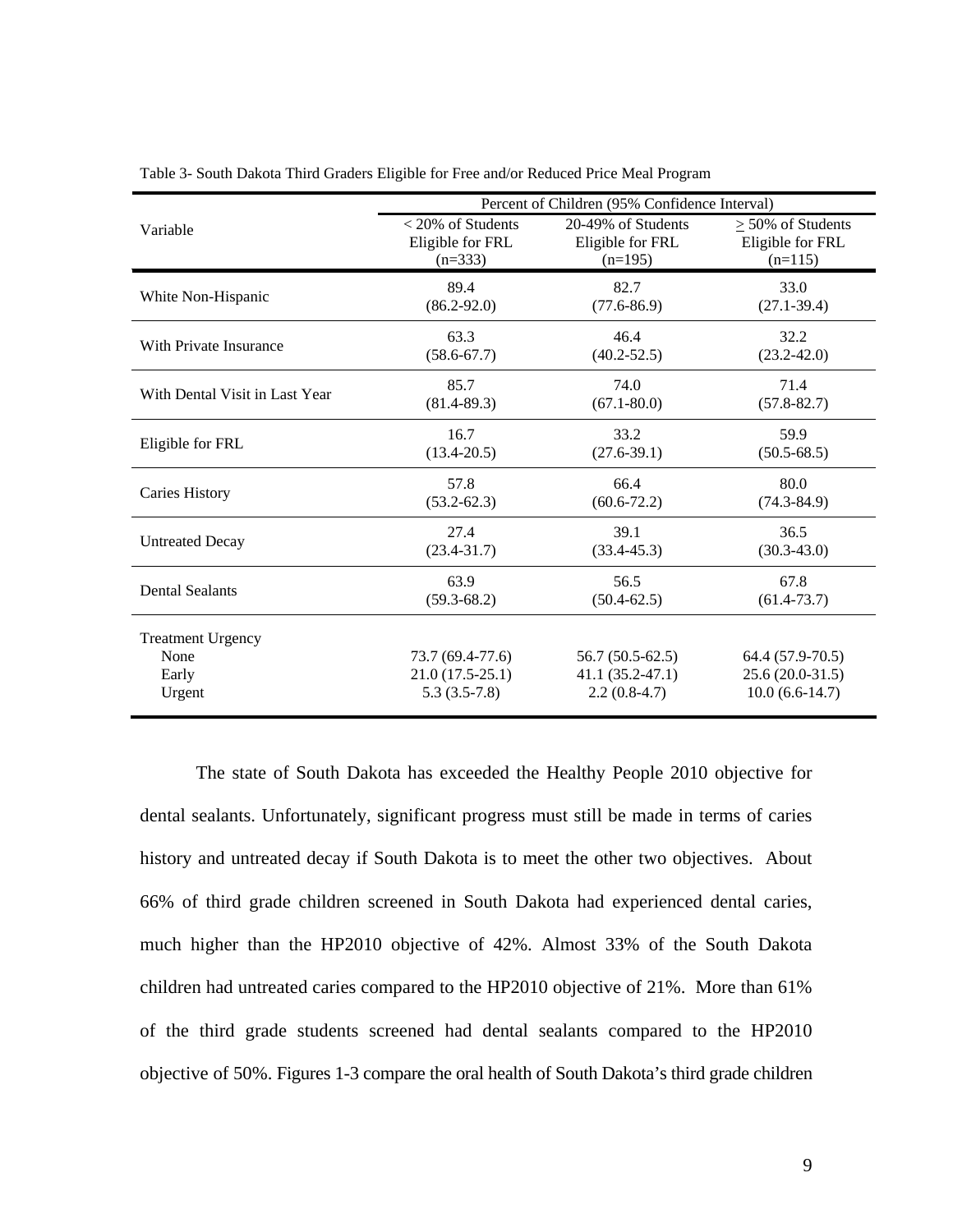with the oral health of third grade children from several other states. Each of the states on the graphs collected data in a manner similar to South Dakota.



**Figure 1 Prevalence of untreated decay in third grade children stratified by state**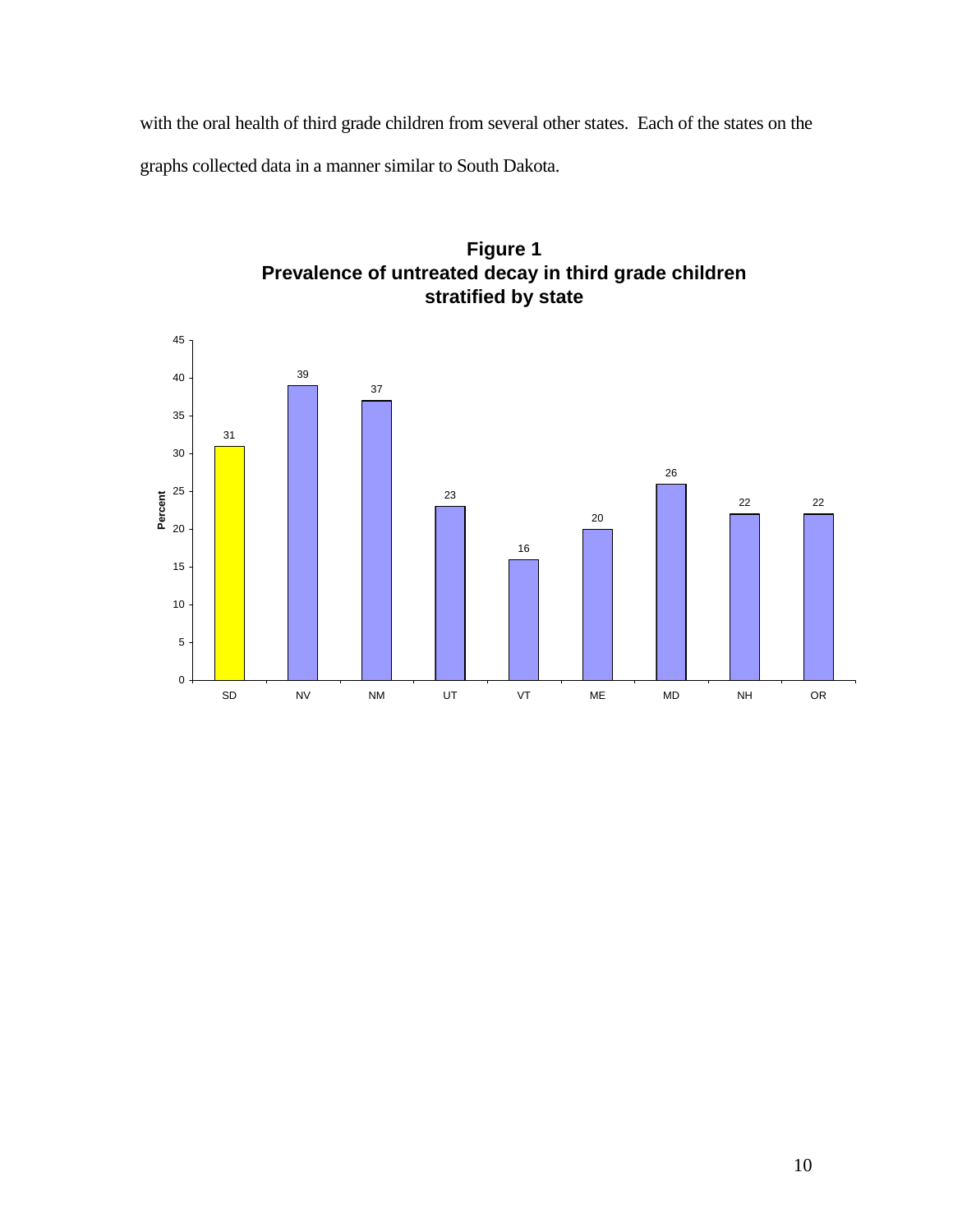<sup>67</sup> <sup>65</sup> 45  $\mathbf 0$  SD NV NM UT VT ME MD NH OR **Percent of children**

**Figure 2 Prevalence of caries experience in 3rd grade children stratified by state**

**Figure 3 Prevalence of dental sealants in 3rd grade children stratified by state**

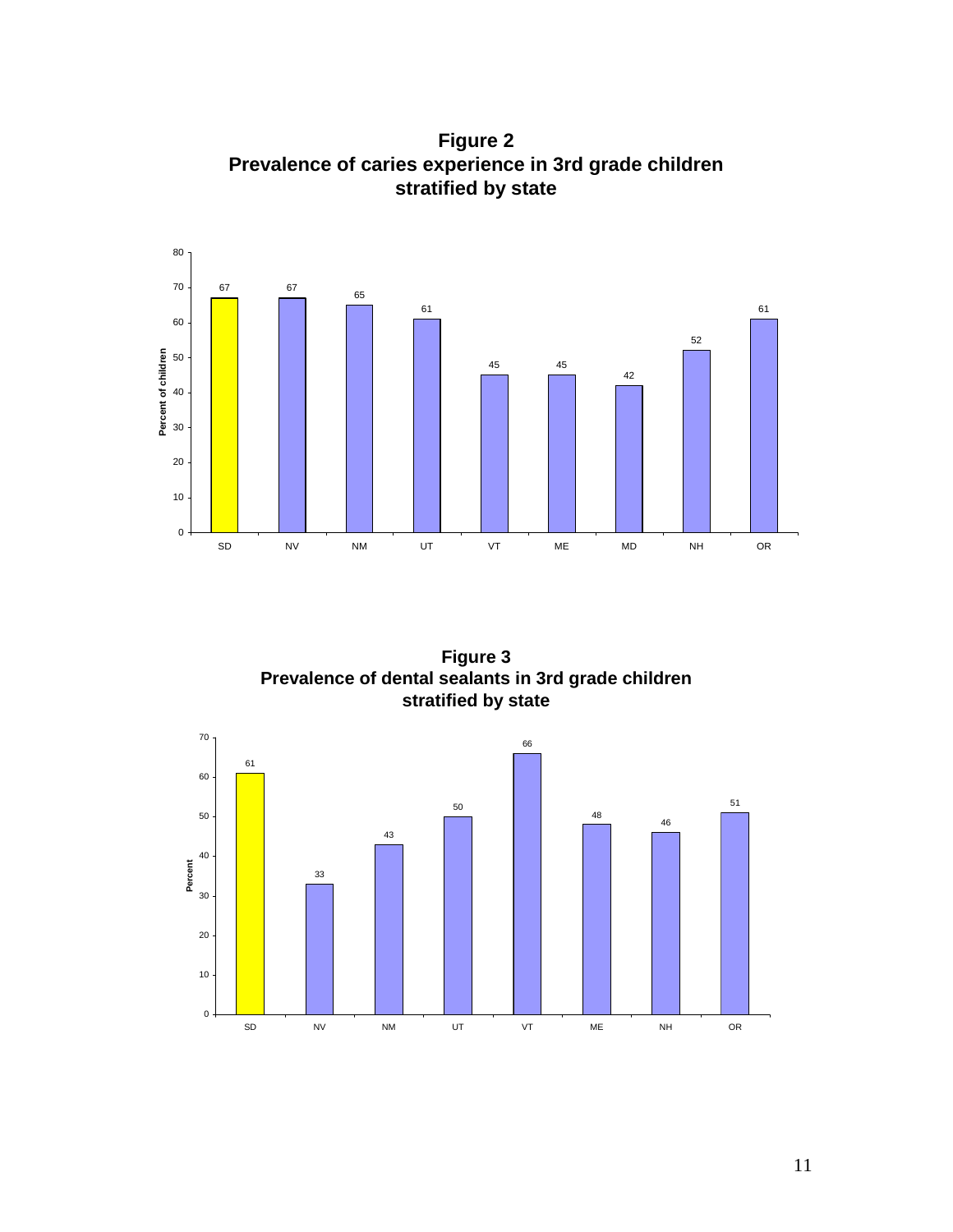## Access to Dental Care

 From 2004 through 2008, the Ronald McDonald Care Mobile visited 49 South Dakota communities and served 7,600 children. The total value of the care received was over \$3 million dollars. It was the first dental visit for 25% of those seen during that timeframe (Delta Dental Plan of South Dakota, 2008).

 South Dakota hospital emergency rooms do not have policies in place to care for dental emergencies and lack specific dentists and/or oral surgeons to refer patients to (Emergency Room Dental Care Report, 2006). Sixteen of the 66 counties (24%) in South Dakota do not have a Medicaid enrolled dentist (South Dakota Department of Social Services, 2008).

 Children eligible for Medicaid have difficulty accessing oral health care. In 2008, 68% of Medicaid children received any dental services. The focus of oral health efforts, to date, has been around children. The American Academy of Pediatric Dentistry recommends that a child's first visit occur by the age of one year; however, many parents, caregivers, and health professionals are not aware of the screening guidelines. In 2008, the Centers for Disease Control and Prevention (CDC) found that 25% of children entering kindergarten had tooth decay prior to entry.

#### Pregnancy and Oral Health

 Emerging research highlights the infectious and contagious nature of oral bacteria. There may be a relationship between the poor oral health of expectant mothers and pre-term low birth weight babies (Jeffcoat et al., 2001). Nineteen percent of pregnant

12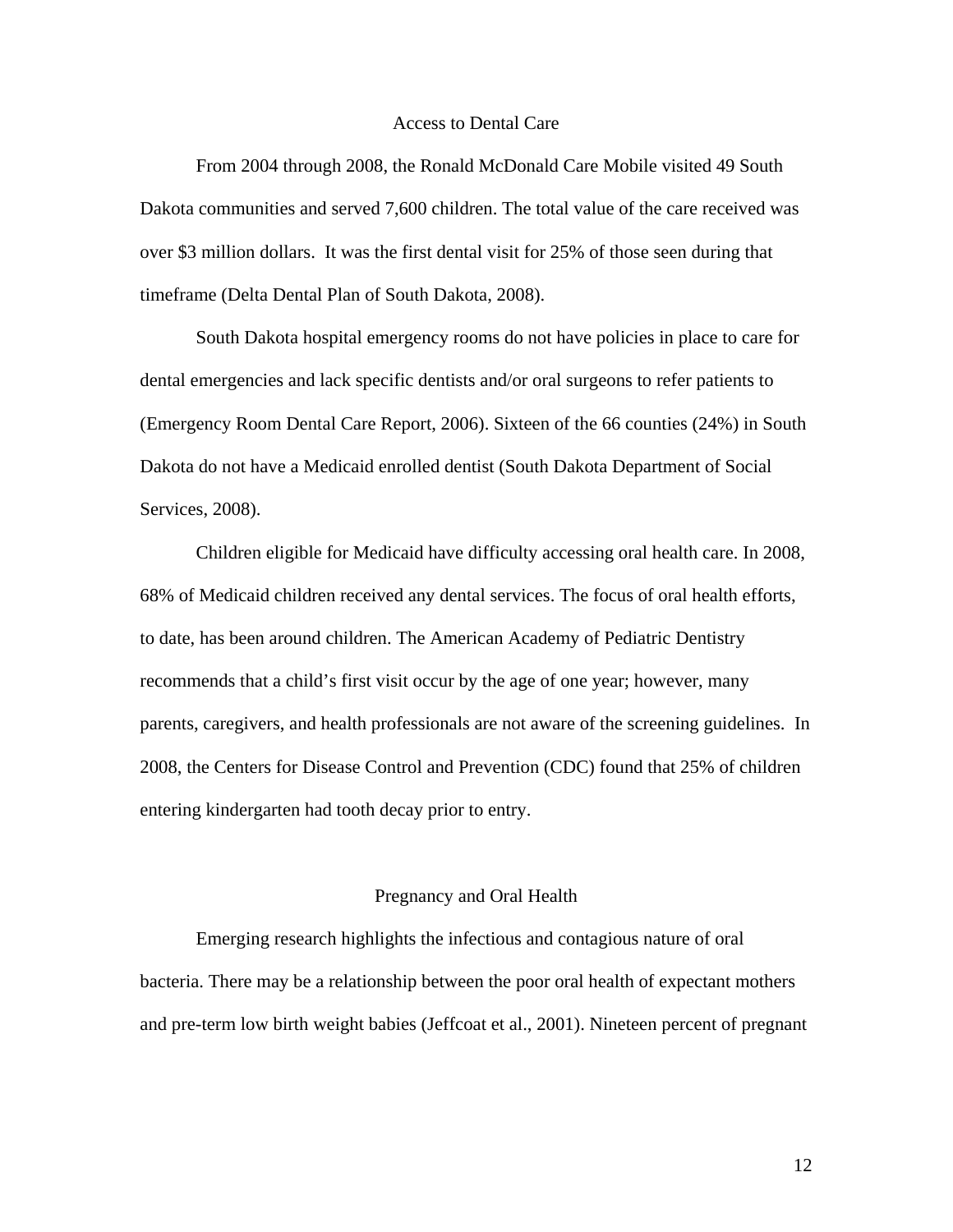women had problems with their teeth and gums during their pregnancy; however, only 62% were able to see a dentist for treatment (South Dakota New Mom's Survey, 2007).

 After birth, mothers may transmit the bacteria responsible for tooth decay to their infants and toddlers through the sharing of saliva. South Dakota physicians that do in fact include information on oral health during the prenatal exams report that they conduct an assessment to determine the oral health status of the woman (55%) (Status of Prenatal Care in South Dakota Report, 2005).

## Chronic Disease and Oral Health

 Other adults, in addition to pregnant women, also are in need of dental care. Survey data for South Dakota adults show that oral health issues among adults are significant, and dental disease is exacerbated by various chronic diseases (SD BRFSS 2003, 2005, and 2007). In 2006, 39% of adults with diabetes had been to the dentist in the past year (SD BRFSS, 2006). Among all adults in South Dakota, only 31% had visited the dentist or dental clinic within the past year for any reason (SD BRFSS, 2006). According to the United States Surgeon General's Oral Health Report (2000), "you cannot be healthy without oral health. Oral health and general health should not be interpreted as separate entities. Oral health is a critical component of health and must be included in the provision of health care and the design of community programs".

 Those with dental insurance are almost one and a half times more likely to visit the dentist than those without dental insurance. In South Dakota, 65% of full-time employees are offered dental insurance; while only 18% of part-time workers are offered dental insurance.

13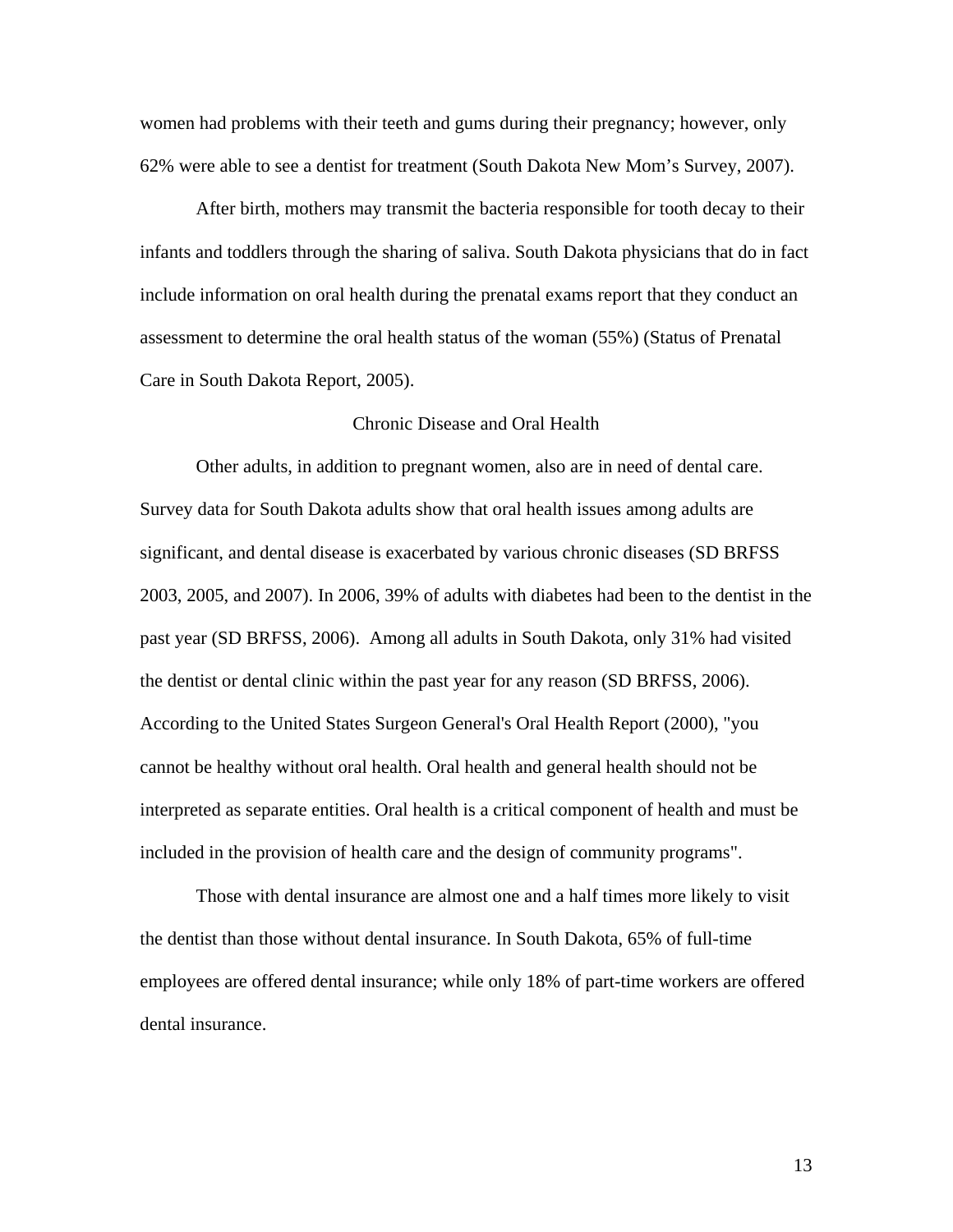#### **South Dakota Employees Offered Dental Insurance**



## Oral Cancer

 Six percent of South Dakotans reported that they use chewing tobacco or snuff every day or some days (South Dakota BRFSS, 2007). Of the deaths due to lip, oral cavity, and pharynx cancer, tobacco use was a contributing factor in 63% of them (South Dakota Vital Statistics Report, 2007). In 2007, there were 16 deaths due to lip, oral cavity, and pharynx cancer. Ten of the 16 total deaths were directly due to tobacco use. Oral cancer has an 84% survival rate at one year post diagnosis; however, only 59 % of oral cancer patients survive for five years, which is lower than the percentage of patients surviving ovarian cancer and melanoma. Dentists and primary care physicians can identify leukoplakia, which in the early stages can increase survival. Early detection, as with all cancers, is key to survival.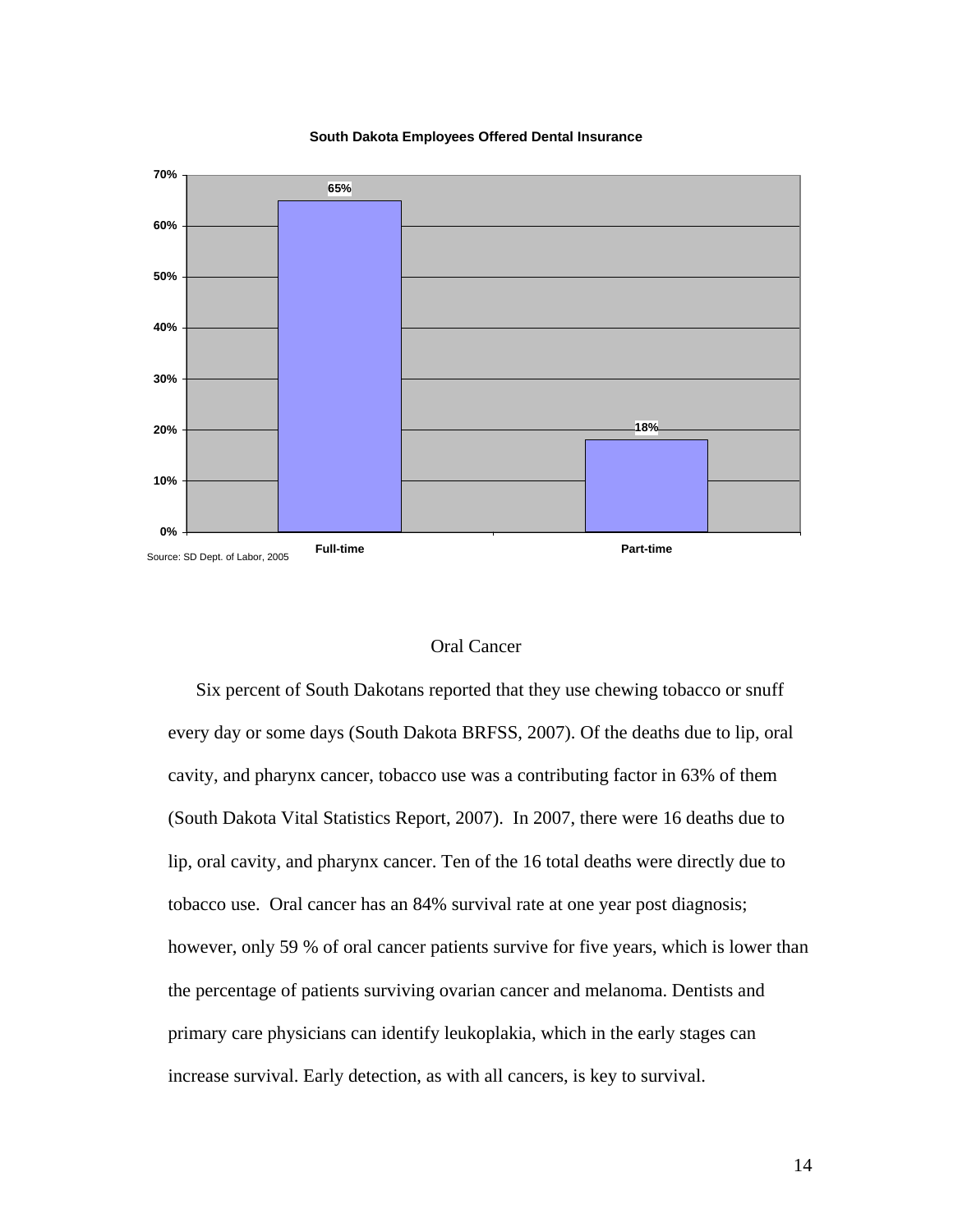

## Community Water Fluoridation

 Approximately 78% of South Dakota's population lives in communities that fluoridate their drinking water. Municipalities that serve over 500 residents are federally mandated to fluoridate the drinking water in accordance with EPA guidelines. South Dakota communities began fluoridating their drinking water supplies in the early 1980's. Fluoridation, recognized as one of the ten greatest public health achievements of the 20th century, is a safe and cost-effective means of preventing tooth decay. Today, over 78% of South Dakota residents served by public water systems have optimal levels of fluoride (on average, one part per million).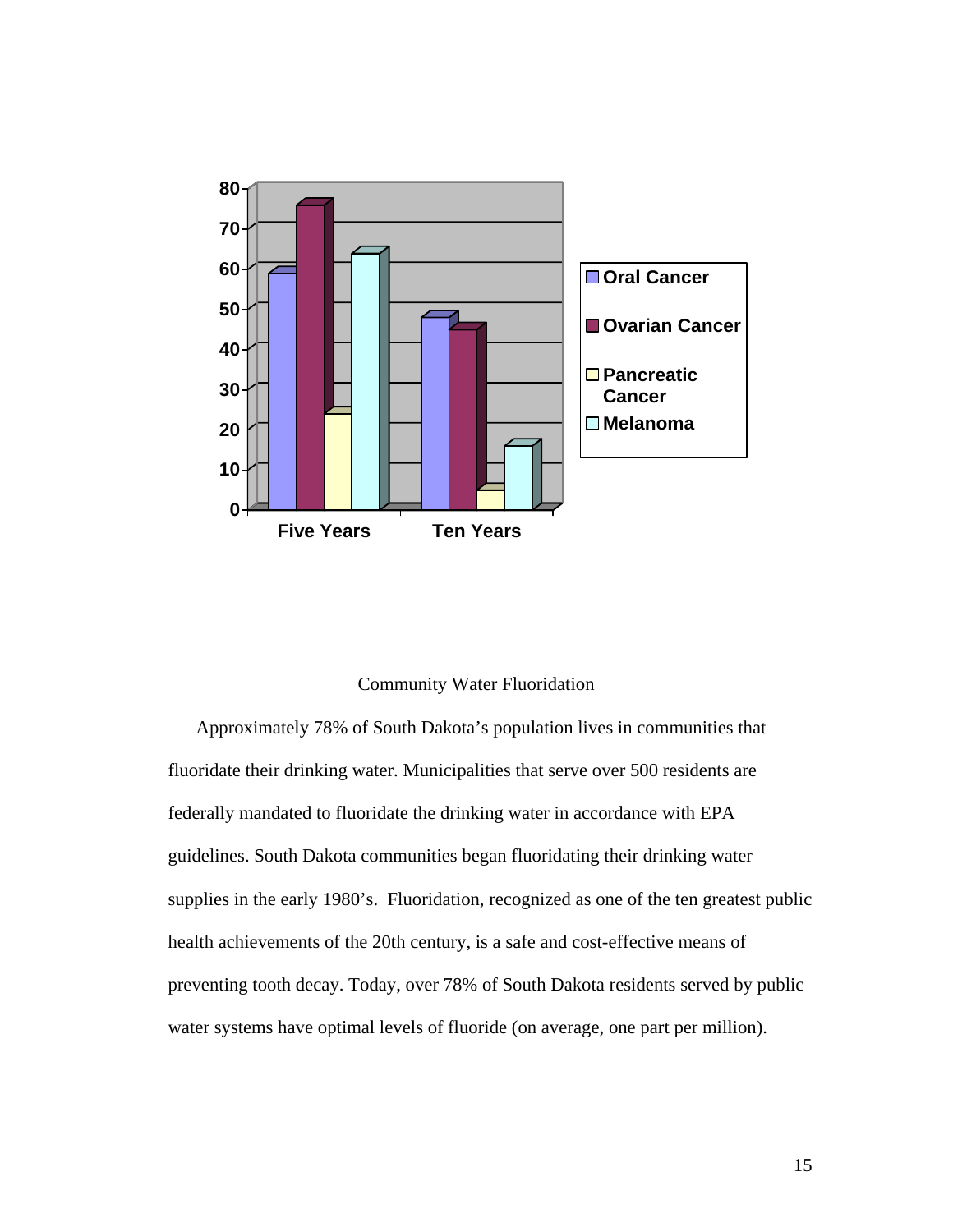In 2002 the Aberdeen Area Indian Health Service, which serves South Dakota, North Dakota, Iowa, and Nebraska, began a water fluoridation initiative. The number of tribally owned and operated public water systems has grown to 72 (63 community water systems, and 9 non-community water systems). The service population for the Aberdeen Area is about 120,000 and 70,000 of those are served by a public water system. The other 50,000 get water from private wells, which may provide water with a low fluoride content. The good news is that as rural water systems expand their distribution lines, more people get fluoridated water and the need for private wells diminishes. Specific to South Dakota, 68% of the American Indian reservations have fluoridated water.

## **Tribal Water Systems in South Dakota**





Source: Aberdeen Area Indian Health Service, 2006